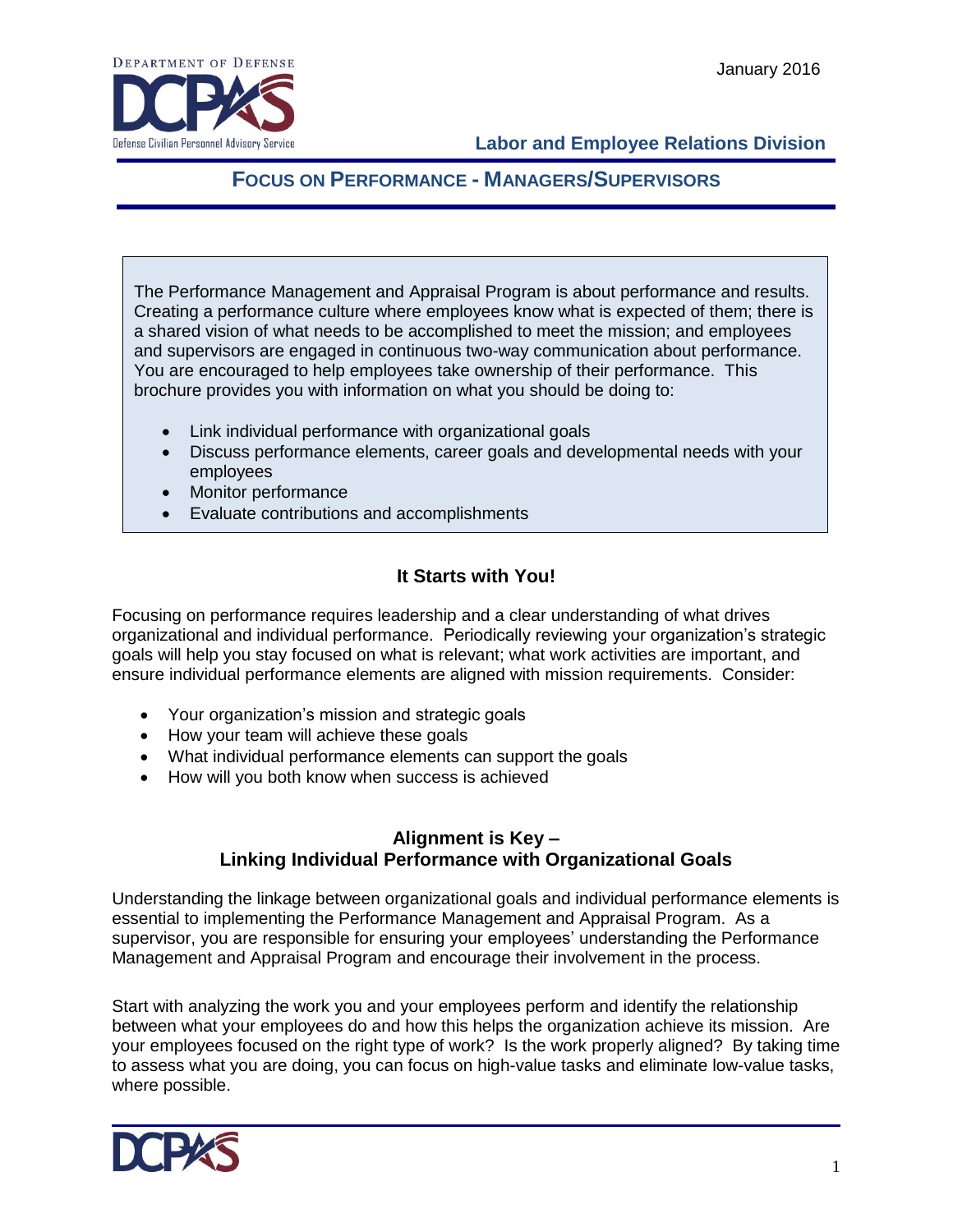

# **FOCUS ON PERFORMANCE - MANAGERS/SUPERVISORS**

Further, identifying gaps and eliminating redundancies will maximize team performance and give you a better picture of how each individual contributes to team and Organizational success. This level of information will assist you in jointly developing performance plans with each employee. Give yourself time to think about what you want to say and what you need to continue to be successful.

### **Performance Planning – Thinking About Employee Contributions to Mission Success**

Performance planning is a shared responsibility. Before meeting with your employees, have them consider the role they play in the organization and what they want to focus on during the appraisal cycle. You may ask them to think about:

- What they do and how they perform their job
- How they contribute to the group accomplishes
- How they support the team in working toward its goals
- How to maximize their strengths within the team
- Where they would like to improve and what support they need

Employees and supervisors/managers need to mutually understand the jointly established performance plan standards and elements which will be the basis for determining their accomplishments in the final performance appraisal discussion. Performance standards and elements should be written to the Fully Successful level.

#### **Here is a simple acronym to use when writing your performance standards**

**S**pecific – what to accomplish **M**easurable – a way to calculate/quantify accomplishments **A**chievable –task completion should be within the employee's control **R**elevant – related to your mission **T**imely – identify realistic time frames for completion

# **Establishing Performance Elements**

Performance elements should be clear, concise, measurable statements that describe the specifics of what to accomplish during the year. While the number of performance elements established depends on the nature of individual work, employees typically have between three and five performance elements (ten is the maximum).

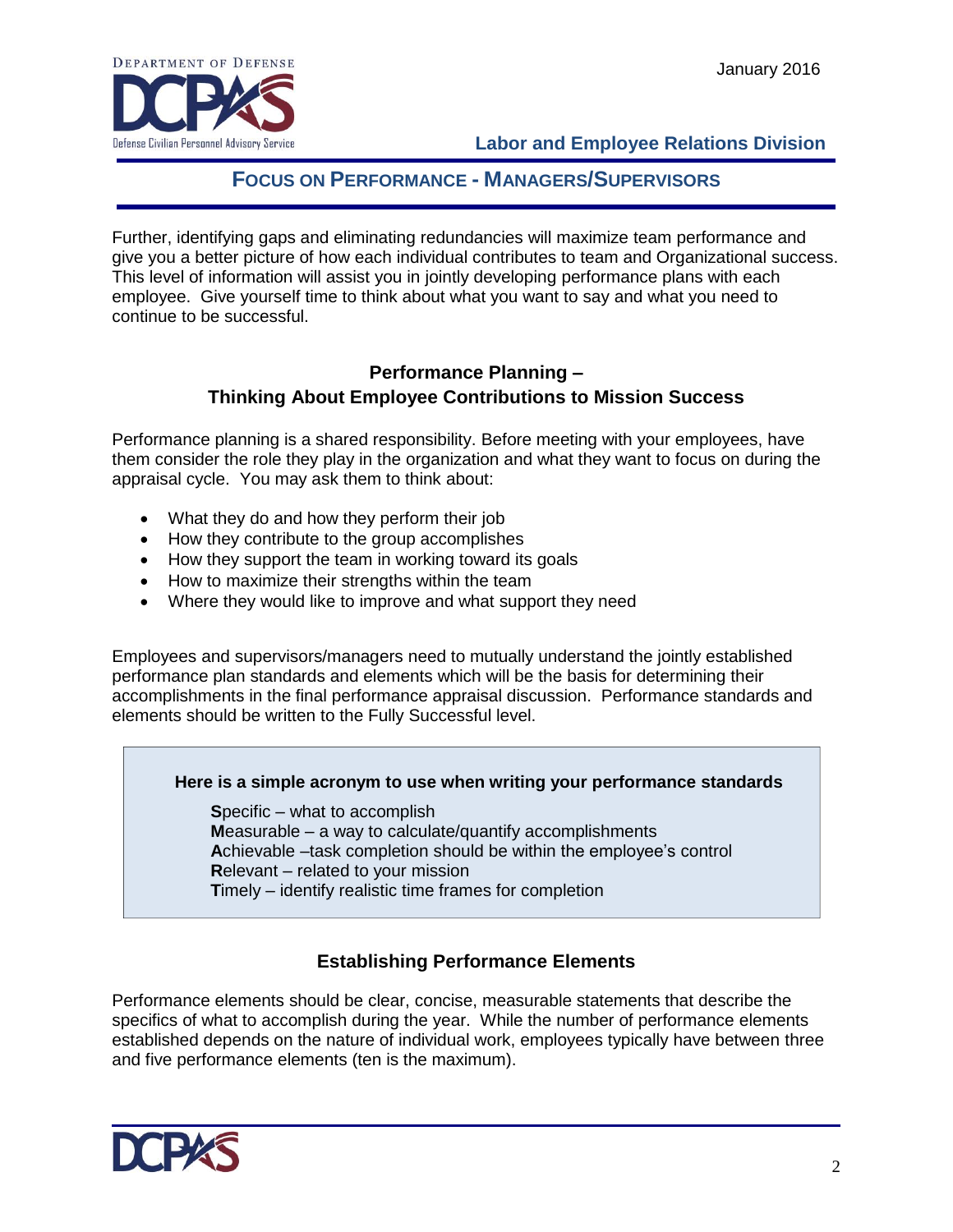

# **FOCUS ON PERFORMANCE - MANAGERS/SUPERVISORS**

As you develop performance elements, keep the following in mind:

- Elements should not be complicated
- What can be accomplished during the year
- This is an opportunity to discuss expectations and gain a shared understanding of where to focus during the appraisal cycle.
- This is a chance to encourage your employees think about their career and identify opportunities for them to acquire the knowledge, skills and abilities needed to progress.

### **Meeting with Employees**

The performance planning discussion provides a structured opportunity for you and your employees to discuss the key activities they will engage in throughout the appraisal cycle and how to facilitate ongoing communication. Ensure you have sufficient time and privacy to meet with each employee. Discussions should be scheduled around a mutually agreed upon time that allows you both to share your thoughts and openly discuss performance elements. During this meeting, you should also discuss any developmental needs identified. Be realistic about the type of support you can offer – consider training, mentoring, coaching, on-the-job activities, rotations, detail opportunities, or some other assistance that would serve as the foundation for an ongoing dialogue between you and your employee. Individual Development Plans are encouraged for use in identifying potential or desired training and development.

#### **Monitoring Success**

You and your employees should meet regularly to make sure they are on track to achieve their performance elements. Making performance reviews a regular part of your routine builds mutual trust and confidence that you are working together to achieve individual and organizational success. These discussions can occur informally in brief meetings or e-mail exchanges or on a more formal basis. You will be able to identify strengths, examples of success, how well they performed, and what they can do to repeat these successes. Document these successes for future reference and provide frequent recognition for a job well done. After all, it is not about the  $365<sup>th</sup>$  day! In addition, you will be able to identify weaknesses and address any performance issues early. Make time to communicate with employees about performance; sometimes they simply are not aware of improvement areas. Once an improvement area is mutually identified and understood, you must provide time for performance improvement prior to the final performance appraisal discussion. This interaction builds performance accountability. Employees will be more engaged in the process and more inclined to take ownership of their performance.